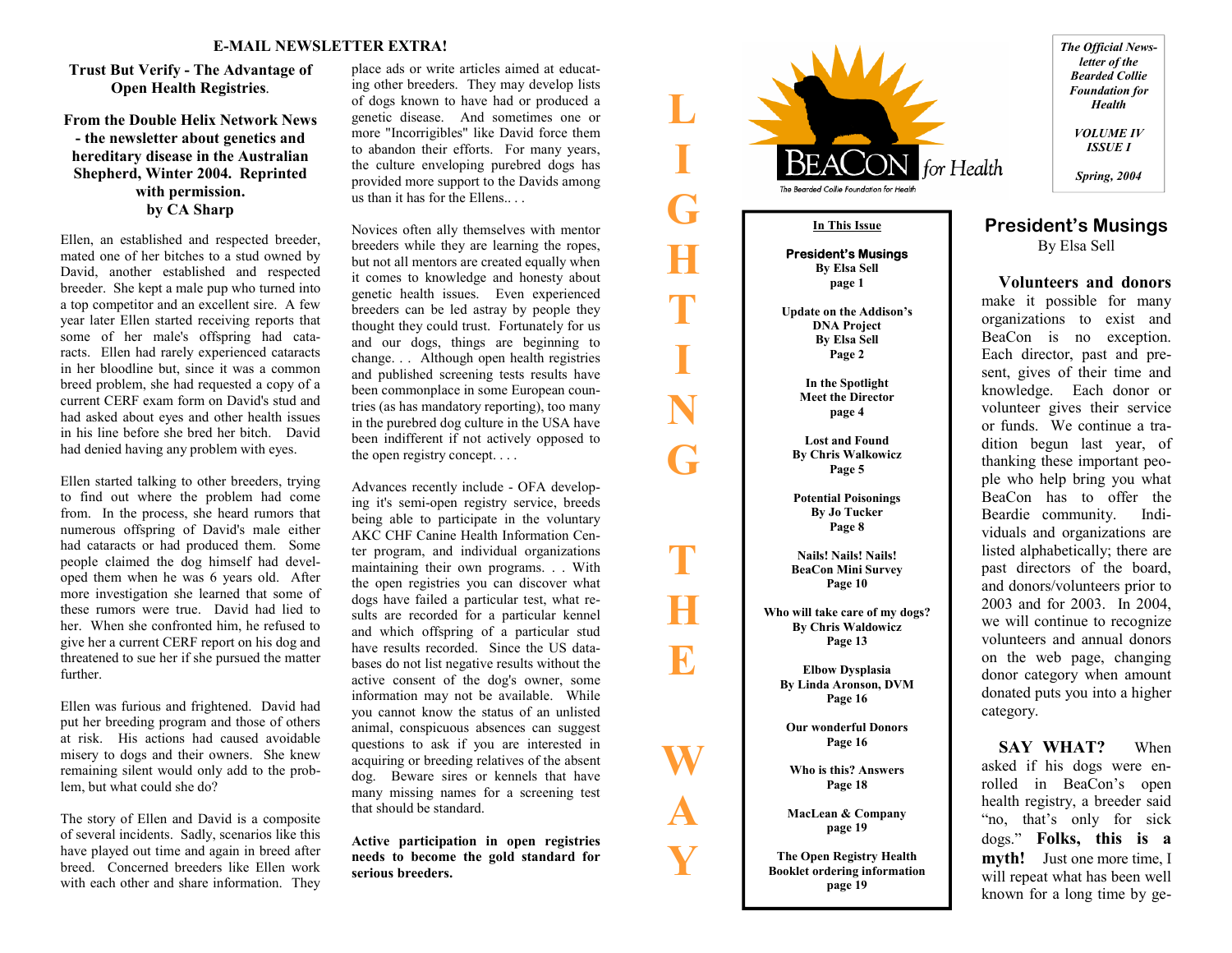neticists, veterinarians, and many others – healthy dogs are essential in any health registry, open or not. Are OFA or CERF only for dogs with hip dysplasia or cataracts or autoimmune thyroiditis? Nope.

**Ongoing Open Health Registry Data Collection.** The fourth year registry entries close on June 30, 2004. Owners with dogs in the open registry will receive reminder notices in May to do their dog's update, either on-line or by hard copy.

**UPDATE on Addison's Project**  *(see article in newsletter)***. MORE BEARDED COLLIE DNA CHEEK SWABS are needed for this project! If your Beardie's DNA is not in the study, without delay, order a free kit for each of your Beardies from http:// cgap.ucdavis/Addison's.htm** 

Breeders and owners - send me questions which you would like to have answered about the project. There will be an informal session on Addison's at the specialty. The researchers are unable to attend in person, but will provide answers for me to share with you.

 **Check out the OFA web site (www.offa.org).** Do a search using the AKC registration number of a dog who has had an OFA screening test done. Dogs who have both OFA database listings and CHIC certifications are now cross-referenced from the OFA site. Dogs who have a CHIC (Canine Health Information Center) number will be listed in the OFA database with the CHIC logo, which will be linked to their information in the CHIC database. This helps breeders and owners using both sites find health data on dogs. Read the requirements of the Beardie Collie CHIC

program (established by the BCCA) on this site.

 **PRA (progressive retinal atrophy)** exists in our breed. There are few cases, B U T, where there's one, there are likely others. This is a hereditary disease in other breeds. Let's not have it sneak up on us. Get CERFs done on all breeding mates, follow the CERF testing frequency guidelines set by the BCCA for CHIC participation, encourage pet owners to have their dogs checked if you have PRA in your line. CERF URL is: http:// www.vet.purdue.edu/~yshen/cerf.html

 **Next Mini-survey.** We invite you to tell us what topic you would like to see as the next mini survey focus. Send your ideas by June 1 to Karen Drummond at: 208 Greengate Drive

> Columbia, SC 29223 beardiemom@worldnet.att.net

 **Reflection for 2004**. BeaCon begins its fifth year in April. It has been a very busy and productive 5 years and we anticipate this will continue the next 5 years with increasing open registry participation worldwide. It is my hope that our work combined with owner participation and cooperation will let future generations of Bearded Collie lovers reflect on the wellness in the breed.

+++++

## **Update on the Addison's DNA Project (E. Sell)**

**Grant # 225 (AKC CHF) – Establishing a Genetic Linkage Between Addison's Disease and DNA Markers.** Dr. Anita Oberbauer and Dr. Thomas Famula. UC Davis. The following information is from the mid-year 2 progress report and e-mail communications.

**Objective 1.** Collect pedigree data, Addisonian status, phenotypic information, and buccal swabs for extraction of DNA to use in genomic screening. As of 10/15/03 there are 1254 Bearded Collies (6.5% with Addison's), 1394 Standard Poodles (10.5% with Addison's), 408 Leonbergers (2.9% with Addison's), 709 Portuguese Water Dogs (3.7% with Addison's), and 31 West Highland Terriers (25.8% with Addison's). Beardies participating are from Australia, Canada, Denmark, England, Ireland, Scotland, New Zealand, Norway, Poland, Slovakia, Spain, Sweden, USA.

**Objective 2.** Statistically estimate the heritability of Addison's disease with a complex segregation analysis. The heritability estimates are quite high; Bearded Collies 0.71, Standard Poodles 0.75, Leonbergers 0.73, Portuguese Water Dogs 0.76. There are too few Westies for analysis.

**Objective 3.** Apply a regressive logistic model to the data to evaluate a mode of inheritance. With this approach, a single locus, autosomal recessive mode of inheritance is suggested for the Standard Poodle. In the Bearded Collie the data suggest a major locus but not unequivocally*. This mode of inheritance may be proven statistically if a sufficient number of dogs are added in future analyses.* 

**Objective 4.** Utilize the results of the regressive logistic model suggesting a single locus of large effect segregating in a breed(s) to initiate genetic screening in an effort to identify a genetic marker linked to that locus. Based on evidence from objective #3, in the Standard Poodle which has provided the most statistically significant data, the investigators are working from the premise that a single gene of large affect regulates the expression of the Addisonian phenotype.

 A subset of an approximately 800 dog Standard Poodle family has been assembled to begin scanning. Using 182 highly related Standard Poodles, screening has begun but linkage has not yet been identified. Screening has also begun on a family of 92 Portuguese Water Dogs.

 The report states that objectives #1 and #2 are completed; #3 and #4 remain to be completed.

 Some have asked about the project budget – how much, where does the money go. Here are the expenditures for the first 18 months of the current project (\$34,300; total for 2 yrs was approximately \$46,000)

 Survey data collection kits - \$5,030 DNA isolation and storage - \$2,700 Staffing - \$20,100 Prelim screening of DNA - \$6,470

Staffing is for the research associate who collects and collates the samples, distributes sample collection kits, runs the lab work and manages lab data collection, and evaluates the pedigrees. The next two year project cycle budget is \$60,734 with increased amounts designated for DNA isolation and storage, staffing, and materials related to DNA screening.

*If you have a Bearded Collie in the*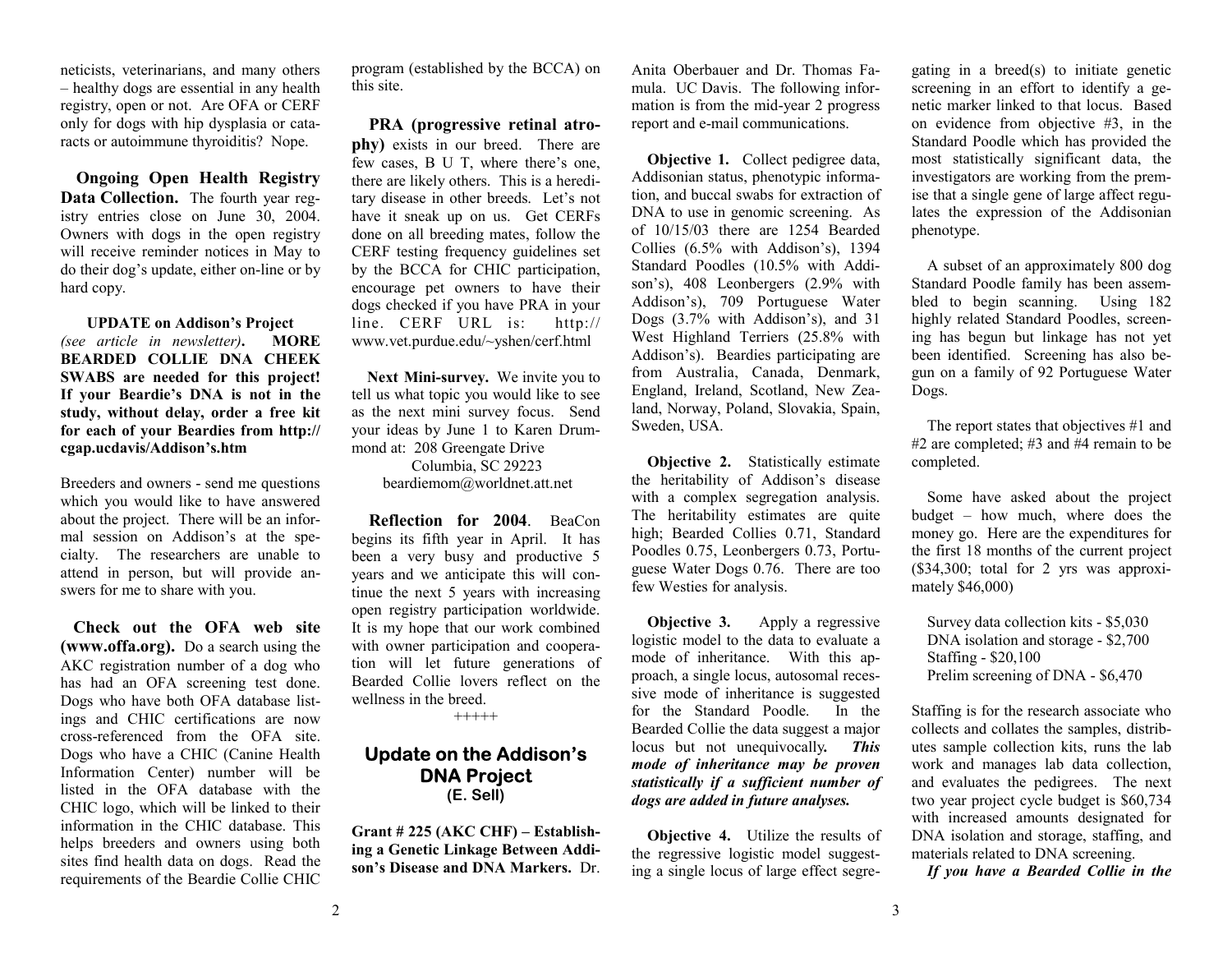*Addison's study who was normal when the blood specimen or buccal swab was submitted for DNA, and this dog now has Addison's disease – PLEASE NO-*TIFY THE RESEARCHERS *ASAP!!!!!! (http://cgap.ucdavis.edu/ Addison's.htm)* 

No doubt, everyone who has owned or bred an Addisonian Bearded Collie wants the lab to have found the marker(s) last year. Likewise, for non-breeders and those who are just beginning in Bearded Collies. A DNA marker to unequivocally identify carriers would assist breeders enormously in planning matings, with the ultimate goal being to eliminate Addison's disease from the breeds in which it is hereditary. Impatience with where we are after nearly 5 years is understandable. Remember that there was a significant recruiting gap of nearly two years. **Additionally, it is vital to grasp that success comes only with getting enough samples, adequate funds to do the research, and some degree of luck with respect to markers chosen for testing.**  These are reasons that no one can reasonably give a timeline for finding a marker.

**Participation by complete families (defined as progeny, sire/dam, grandparents if all are alive) with at least one affected Addisonian dog is very helpful to the study. This is entirely dependent on cooperative breeders doing the foot work to find the family members and get the owners' help – not an easy task, but doable if you set your priorities to accomplishing it. REMINDER** to those who have frozen semen in storage on deceased sires, remember that can be used for DNA extraction – contract the research lab for shipping details.

## **Spotlight on Marya (Mia) Sedgwick**  By Chris Walkowicz



Our representative "down under" is no stranger to the Beardie World. Although she's owned and shown Doberman Pinschers, a Pyrenean Mountain Dog, an Old English Sheepdog and a "**magical**" Bouvier des Flandres, her heart now belongs to Beardies. Currently, she has three Beardies in her new house, recently built in Bungonia, New South Wales, Australia. But when my husband and I visited her last year, I found she made the house expandable to accommodate more.

 For many years, Mia was an RN specializing in OT/ER/ICU care of humans. In addition, she is a qualified facilitator and creator of adult training programs.

 Mia has participated in conformation with her Beardies and hopes to join the ranks of breeders soon. Currently, she is a member of the BCC of Victoria. Prior to that she served as Vice President and as the newsletter editor of the BCC of New South Wales. She uses these skills to produce *Beardies International*, a magazine representing the Beardies of the world. She says the magazine is a source of great joy for her as it gives her the opportunity to personally liaise with fellow Beardie lovers around the world. "I have found the Beardie world enormously creative in so many aspects – I wonder if our Beardies who can show us different

ways of doing the same thing rubs off on the humans!!! It (Beardies International) is a sheer delight to edit and publish."

 In addition, Mia has served as the inaugural President of BONE to the present. She says, "Thanks to our wonderful team, we have managed to rescue between 300-400 dogs." In her "spare" time, she serves on the Members Education Committee for the RNSWCC and is assistant co-ordinator for the Working Dog Group (which includes Beardies in Oz) Judges Training Programme for the same organization.

 She's an enthusiastic member of the BeaCon board, running the minisurveys, because of her heartfelt belief in the aims of the organization. She believes the Open Health Registry is important because "it will sustain the health of Beardies in the long term and encourage good breeding programs."

 Due to her busy life, she participates usually as a lurker on bdl and bcl, jumping into discussion on issues of health and education. Mia is always willing to help. Contact information is Lochmoor1@bigpond.com, phone 0248-444-456.

 Mia also tries to keep up with her love of reading (you should see her amazing library!) and music, in between her activities and planning a Beardie garden/activity center at her new house. Beardies are always in the forefront, however. She says, "I spoilt myself by having a wonderful Beardie Educational Tour in both the UK and USA. Beardie owners everywhere were so open and free with their knowledge and experience, and permitted me to handle their dogs to assist my learning.

"In my quest for knowledge of our

lovely breed, I am in constant awe of the generosity of Beardie breeders around the world. They have shared not only of their knowledge but also allowed me "hands on" to assist me in understanding our lovely breed. There are so many to acknowledge – I am sure they know who they are."

 Thank YOU, Mia, for the knowledge you've shared with us!

+++++

### **Lost and Found** By Chris Walkowicz

 This article is reprinted with permission from Dr. Carmen Battaglia, AKC CAR

 Dogs enhance our outdoor adventures. Those of us who have dogs prefer to have them with us whenever we can. They're perfect companions for the hunter. But even the best trained dog can be separated from his owner, and many outdoor enthusiasts own other types of pets as well.

 Nearly two million horses, rabbits, coatimundis and other animals are safer today because of the American Kennel Club (AKC). Although the AKC is a registry of purebred dogs, their Companion Animal Recovery (CAR) program accepts enrollment of all species, including a baboon, 73 pot-bellied pigs and a two-toed sloth. Naturally, the most popular pets -- dogs and cats -- boast the greatest number of enrollments.

 Since 1995 when CAR was launched, 146,122 pets have been reunited with their owners (as of June 30, 2003). Dr. Carmen Battaglia, President and CEO of the program, says the system links veterinarians, shelters, rescue groups and other animal organizations with pet owners through permanent identification -- microchips and tattoos. He sees CAR as an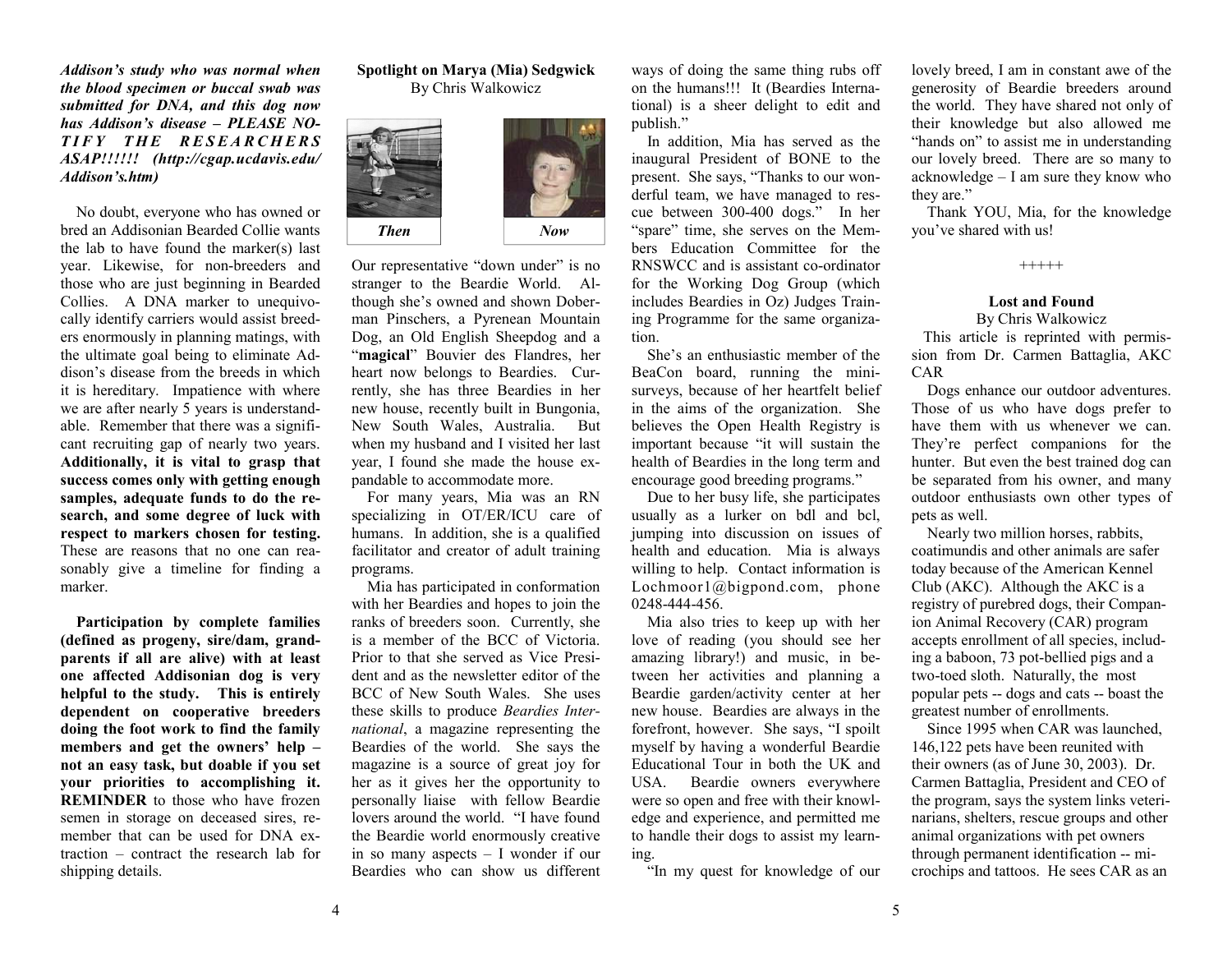opportunity to make a difference and to eliminate the need for the heartrending lost pet signs in neighborhoods.

 "We recover a pet every eleven minutes. Our wall is full of letters," Dr. Battaglia says. "There are so many moving individual stories, including a little boy's pet rabbit, a military dog being transferred from California to Germany and a dog who survived seven months in a Pennsylvania winter before being reunited with his owner."

 Microchips are suggested because tattoos can fade or be changed. A veterinarian inserts a microchip the size of a grain of rice in the neck of the animal. The HomeAgain microchip is recommended because it stays in place and has an unalterable number. This chip's individualized number can be read by any universal scanner. A portion of every enrollment goes to the purchase of scanners. To date, CAR has contributed more than \$2 million to provide 20,000 scanners to shelters, SPCAs, humane societies and animal control agencies.

 Owners can order microchips from the internet for \$63.50 (including enrollment) or purchase them through veterinary clinics where purchase costs may vary. Assistance dogs are enrolled at no charge. Clubs and shelters often sponsor clinics for microchipping animals as well.

## **Permanent Protection**

 After the veterinarian inserts the chip under the skin, the owner fills out the form provided and enrolls the pet with CAR. The one-time fee of \$12.50 includes permanent listing, and updates are free. If the pet is lost anytime in its life, the animal is scanned and CAR is contacted with the chip number. It's important for owners to provide alternate contacts and to update information if they move or change veterinarians. Owners

who travel frequently can contact CAR prior to their trip with an e-mail, a fax or mail, giving contact instructions. The CAR website, www.akccar.org, provides addresses and numbers.

 Along with the chip, a tag is provided to be attached to a collar and alerts any rescuer that the animal is enrolled with CAR. If the pet is ever sold or given to another person, provisions are made for transferring records. The original owner provides the new one with a letter confirming transfer of ownership. This is completed by the new owner and sent to CAR with a fee of \$6.00.

 California has enrolled the largest number of animals, although Colorado has had more recoveries. It doesn't matter where or when an animal is found – or where the owners might be. Help is available. Wherever a caller is located, CAR has a round-the-clock 365-day hotline (1-800-252-7894) for anyone who has lost or found an animal that is listed in the worldwide database.

 A German Shorthaired Pointer's owners were traced to China where they were traveling. Macie had escaped from the dogsitter and the panicked pup had been hit by a car. Her tagged collar lay several feet away. Fortunately, a woman stopped to help, found the collar and called the number



on the tag. With CAR's staff calling the alternate numbers, they were able to reach the dog's owners before the dogsitters knew she had escaped! The owners were able to make arrangements with Macie's veterinarian for her care until they returned.

## **Emergency Preparation**

 Each year, hundreds of pets are lost during hurricanes, tornados and other emergency situations. During a hectic evacuation, animals can escape. Owners might not be home during a disaster and can be prevented from returning home to rescue pets. Worrying about their pets causes needless stress, worry and heartache for owners.

 "We want to make sure every pet that is separated from its owner during severe weather can be reunited with that family," Dr. Battaglia advises owners, "It is so easy to have one's pet microchipped and enrolled in the database, it would be heartbreaking to let that be the one thing to keep a pet and its owner apart."

 Even if the pet is evacuated with the owner, most emergency shelters do not allow animals, and humane societies might be full. Plans should be made in advance for someone who could care for your pets in a safe location.

 When making provisions for human members of the family during a possible disaster, people should remember food, water and medications for their pets as well. Emergency plans should include keeping vaccinations current and a copy of the certification in the car or emergency pack.

 CAR's website, located at www.akccar.org, reads: "A permanent charitable fund has been established with the goals of providing resources, support, funds, and other assistance to Search and Rescue animals and handlers participating in rescue and recovery efforts in connection with natural or civil disasters; to veterinary units providing support to the canine rescue teams; and to not-for-profit animal shelters and similar not-for-profit organizations providing care for domestic animals orphaned or displaced as a result of natural or civil disasters."

## **It's Never Too Late**

 Imagine the delight of Simba's owners when they were contacted that the Bichon Frise been found after he'd been missing four years! Angela Rush, Southfield, Michigan, says "I was in shock and so excited. We figure he'd been stolen because local veterinarians and humane societies had been alerted about his ID."

 Searches for Simba had had been to no avail, and the owners eventually moved from Virginia to Michigan. One day they received a call from a friend (an alternate number) who asked if they were sitting down. Their former veterinarian called to say Simba had been scanned and ID'd at a shelter about twenty to thirty miles away from the owners' former home, an example of how important it is to continue updating information.

 Rush says, "The chip has proven itself. I wouldn't have an animal without it."

 When cats are lost, they often become victim to larger animals, as well as to cars and other dangers. After Bramble wandered away, Deborah Gregory, Shoreline, Washington, feared coyotes had killed the Manx cat. One year later, Bramble was found across Puget Sound. Other than a small weight loss and a flea infestation, Bramble was no worse for wear, recognizing her owners immediately and bossing around their two new cats. Gregory says, "We are taking our other two cats in to the vet for their microchips!"

CAR employees are patient.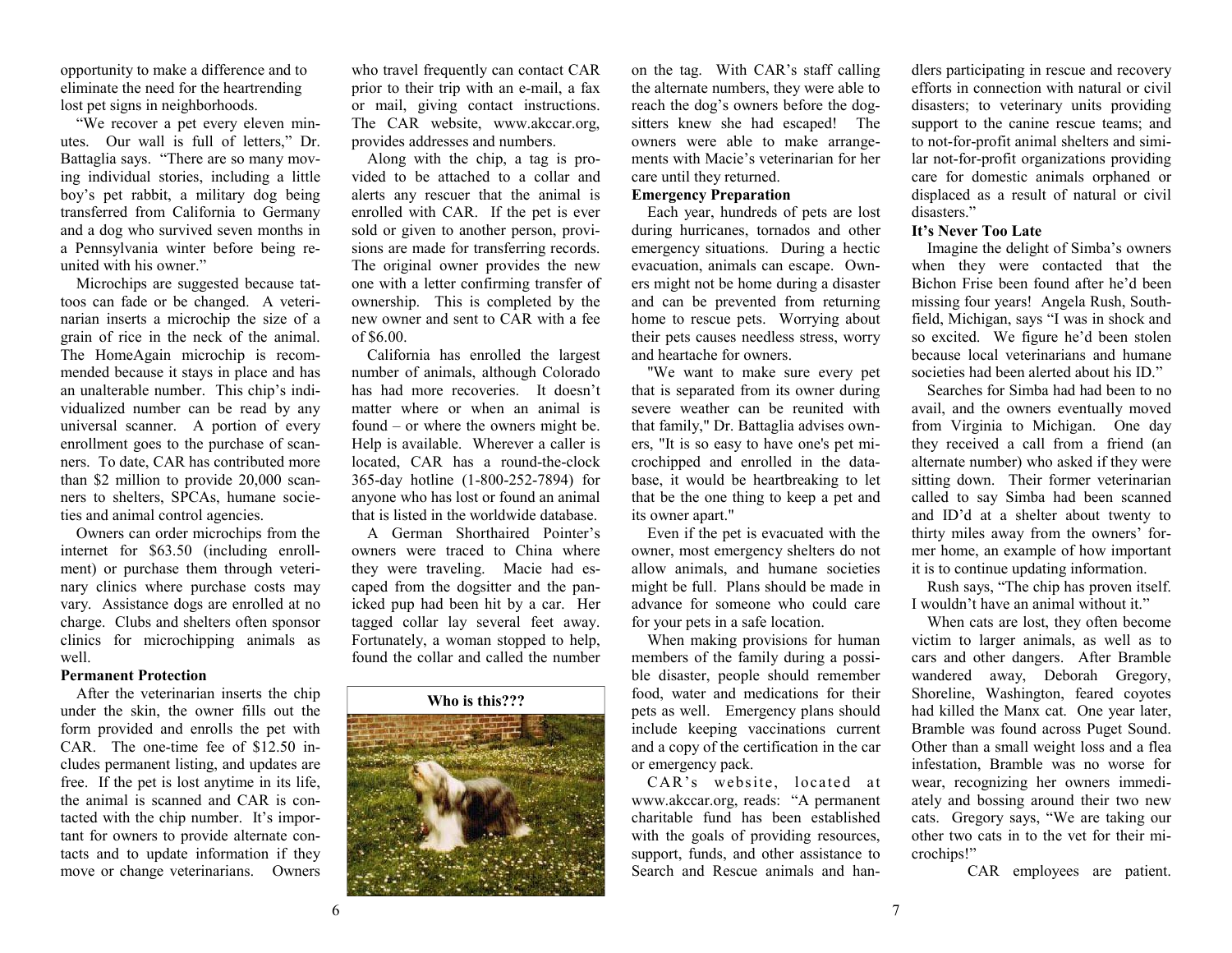They don't give up when the going gets tough. A German Shepherd Dog was found in Lakeville, Minnesota, but his owner lived in Costa Mesa, California. He was called at work to notify him that Nick had been found, but unfortunately, he no longer was employed there. So the CAR representative called the owner's home, where an answering machine picked up. At the alternative number, another answering machine was on duty. The second alternative number reached a real person who said the owner was traveling with the dog and suggested his parents be called…but his parents were on vacation! Obtaining the name of their motel, the dogged caller obtained the number and called (by this time in the wee morning hours). Although woken up, his parents were happy to receive the call and contacted their son. Nick and his owner were reunited just one hour later.

Many years ago, someone tinkered with a lock and let our champion German Shepherd Dog out of our car while we were out of town. We searched for Brandy, alternately crying and calling her name. We were fortunate to find her several hours later. But it would have been comforting to know she had a permanent I.D. and that it was recorded with AKC CAR. +++++

## **Potential Poisonings from Medications Intended for Human Use**

### **By Jo Tucker**

Over-the-counter (OTC) drugs and prescriptions intended for humans are common place within the home, but what will happen if your dog becomes exposed to these potentially poisonous agents?

Many drugs are not very toxic and will probably not even warrant a trip to the vet, but some can cause serious intoxication which will need urgent veterinary attention. The following are some of the most commonly encountered poisonings. If you suspect your pet has ingested potentially harmful drugs, veterinary assistance should be sought immediately.

## **Sex Hormones & Steroids**

Oral contraceptives and hormone replacement therapies contain oestrogens and/or progesterone. Even in large quantities, if these drugs are ingested they rarely cause any more than mild gastrointestinal upset. Progesterone could disrupt oestrus in female animals.

Corticosteroids and anabolic steroids, used for body-building, rarely cause anything more than gastrointestinal upset.

## **Multivitamins and Minerals**

 Ingestion of large amounts of multivitamin, folic acid and multimineral supplements do not usually result in more than gastrointestinal upset, except for:

 Iron salts - these are corrosive and cause liver and heart damage. Multivitamins rarely have enough iron to cause systemic toxicity, although it is important to check the dose ingested. The toxic dose for **elementary** iron is greater than 30mg/kg bodyweight. Clinical signs of iron toxicity develop within 6 hours and consists of severe irritation around the mouth or cheeks, vomiting and diarrhoea, which may show signs of haemorrhage, depression, lethargy and weakness. Patients suffering from severe iron poisoning develop dehydration, shock, liver and kidney impairment and coma.

 Vitamin D ingestion may be toxic in dogs if greater than 0.5mg/kg bodyweight. Clinical signs can have a delayed onset of more than 12 hours and include vomiting, lethargy, depression, anorexia, polydipsia (excessive drink diarrhoea, ataxia (staggering gait), constipation, muscle spasms, twitching and convulsions, with renal insufficiency in severe cases.

# **Antacids, Anti-diarrhoeal Drugs and Laxatives**

OTC antacids very often contain magnesium and/or calcium carbonates as their main ingredients and are usu ally of low acute toxicity. Excess in gestion may produce mild gastrointesti-

nal effects, ensuring hydration is the only treatment required.<br>Anti-diarrhoeal drugs may contain a weak opioid loperamide or low doses of morphine or codeine. Other ingredients include activated attapulgite, sime thicone, dimethicone, citrate salts, ispa ghula husk, kaolin or aluminium hy droxide. These ingredients rarely cause any problems other than constipation. Ensuring hydration is the only treat ment required. OTC laxatives contain senna, bisa-

codyl or docusate sodium as their prin cipal ingredients. The effects may be delayed and can show as profound diar rhoea, dehydration and electrolytes loss. Treatment is to maintain hydra tion and check on electrolytes levels. Some laxatives are chocolate flavoured but these do not contain theobromine, which can be poisonous for dogs

### **Salbutamol**

Salbutamol is the active constituent of inhalers used for sufferers of asthma, emphysema and chronic bronchitis. It is also available in tablet form. Puncturing of the inhaler cartridges or nebu las, and ingestion of the tablets can cause systemic toxicity. The onset of clinical signs is rapid and can produce

tachycardia (acceleration of the pulse rate), tachypnoea (increased rate of breathing), with restlessness, polydipsia, tremors and muscle weakness. A temperature may be present, swelling around the eyes, and low potassium levels. If tablets were ingested, prompt use of activated charcoal may reduce the absorption, but this is not effective if the dog has ingested nebules or inhaled from a punctured inhaler. The dog should be observed for a minimum of 4 hours.

## **Analgesics (Pain relief)**

This group of OTC are probably the most dangerous. The constituents of concern are paracetamol, asprin, and ibuprofen.

**Ibuprofen** is particularly dangerous to dogs and can cause severe gastrointestinal irritation leading to ulceration or perforation if ingested in quantities greater than 10mg/kg bodyweight. Doses higher than 200mg/kg can lead to renal failure and the dog should be monitored over several days. OTC tablets usually contain 200mg of the drug; therefore small dogs only need a few tablets to become severely poisoned. Clinical signs can be seen 3-4 hours after ingestion and can remain for some period of time. Electrolytes should be assessed and corrected if necessary. Therapy may have to be maintained for 14 days. Ibuprofen is not so toxic in non-canines.

**Paracetamol** is toxic in all animals, but especially in cats. Fatal liver damage is likely in cats ingesting 20mg/kg bodyweight. Other animals taking doses greater than 150mg/kg is considered very dangerous.

**Aspirin** doses above 50mg/kg bodyweight are considered potentially toxic in most animals. Clinical signs of toxicity are severe gastrointestinal upset (vomiting & diarrhea, with or without evidence of bleeding) hyperventilation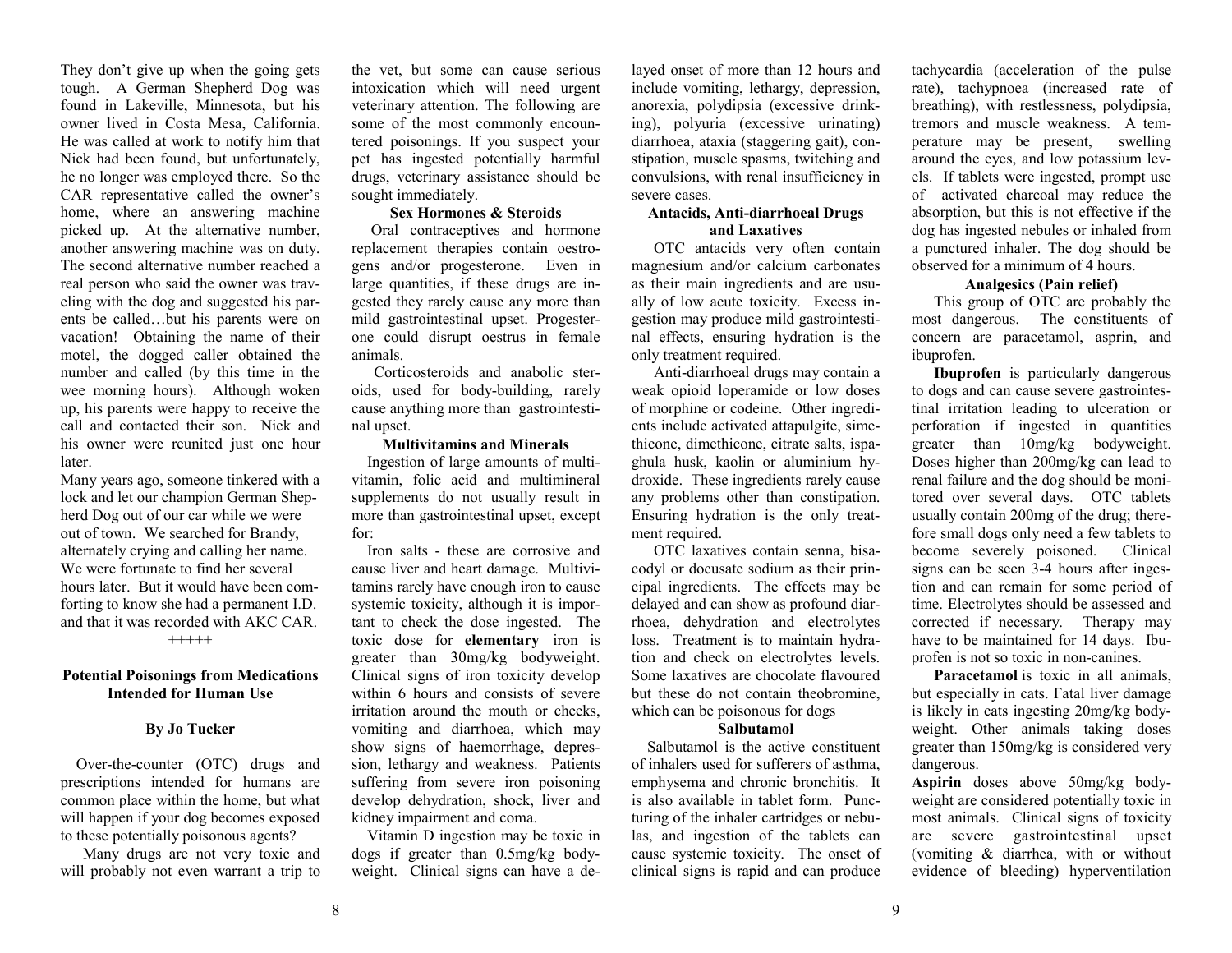and respiratory distress, dehydration and electrolytes imbalance resulting in coma, convulsions and cerebral oedema.

### **Prevention**

 Most accidental poisonings occur because medications are stored on a low shelf or left exposed in bags etc. All medication should be kept in cupboards and out of reach of pets and children. Some poisonings occur when owners treat their pets …...with their own medicines. This is the cause for many paracetamol cat deaths. It is advisable not to give medications to animals intended for human use.

## **Sources of Information**

 Local pharmacies are a good source of information or contact: In the UK — The Proprietary Association of Great Britain, Tel: 020 7242 8331 email: info@pagb.co.uk

In the US — Poison Control at 1-888-426-4435

## **Summary**

 "Many OTC medications do not present a great hazard to animals if ingested, although certain considerations need to be taken where multivitamin and multimineral preparations are ingested by dogs. Analgesics can present significant risks in all animals and all ingestions should be taken seriously. Where prescription drugs or OTC drugs for management of colds and coughs, or drugs for sedation are concerned, then it is better to seek advice from local pharmacies or a poisons information service as to appropriate management and likely effects<sup>"</sup>

*The above information has been extracted from UK VET journal, written by Alexander Campbell BSc, VPIS (London), Medical Toxicology Unit.*

## **Nails! Nails! Nails!**

BeaCon takes pleasure in presenting the results of our second mini survey. Firstly we would very much like to THANK all those who took the time to participate in this survey. This wonder-

ful co-operation to assist our breed is valued by so many. You may be aware that we asked for non-Beardie participation as well to gain some additional insight. There was a broad range of other breeds par-

ticipating albeit in smaller numbers. Like our previous survey, we asked for both affected and non-affected partici pants and we are delighted to report that we received both in goodly meas-

ure! We hope you will be interested in the results and we would ask you to bear in mind that this is a very small survey in statistical terms but does give us some indications as to the issues that were raised.

## **Countries and Number of Dogs (total 805)**

Australia — 40 Brazil — 1 Canada — 68 Czech Republic — 2 Finland  $-2$ France — 2 New Zealand — 16 Scotland — 4 South Africa — 9 Sweden — 59 The Netherlands  $-2$ United Kingdom — 108  $USA - 491$ Not Specified — 1

### **Breeds of Dogs**

Bearded Collies Irish Water Spaniel Bedlington Terrier Lakeland Terrier Boxer Newfoundland Briard Retriever, Labrador Bulldog Rhodesian Ridgeback X Bullmastiff Rottweiler Chow chow Siberian Husky Collie (? Rough/smooth) Standard Poodle Doberman West Highland White Giant Schnauzer Weimaraner Greyhound Unknown mix

**Basic Demographics (# households =227).** The number of dogs in a household ranged from 1 to 21. House flooring was quite varied – combinations 112, wood of various types 76, tiles/ slate 76, carpet 34, and linoleum/vinyl 25 among the more common. Outside surface exposure was also quite varied – lawn 183, combinations 140, concrete/cement 61, fields or paddocks or meadows 36, gravel type materials 18, dirt 18, roads 14.

**Nail care (# households =227).** Nails were cut at these frequencies – weekly 39, monthly 89, as needed 24; and a whole host of others: biweekly, 6-8 wks, when groomed, bimonthly, 2-3 mo, vet's advice, 7-10 wks, twice yearly. Tools used for trimming nails – clippers 126, Dremel 52, guillotine 51,

and others. Thirty indicated no trimming and felt that the surface the dogs were on made it unnecessary .

#### **Bearded Collie Households.**

 Total # households - 186 (572 Beardies and 100 others) # households with no chronic nail problems – 139 # households with one or more chronic nail problems – 47 # Beardies with chronic nail problem – 63 Sex of dog with chronic nail problem – 25 female, 37 male, 1 unlisted # Beardies with relative with a chronic nail problem – 15/63 (24%) Relationship of relative with chronic nail problem: Littermate  $-6$  Grandfather, grandson – 2 (reported by 4, but three appear to be identical entries) Grandson – 1 Half brother  $-1$  Several in line – 1 # Beardies who have produced an offspring with a chronic nail problem - 18

**Diagnoses** of the chronic nail problem was symmetrical lupoid onychodystrophy (SLO) in 26 with 18 male and 8 female; av age of onset 3.1 yr (min 0.5 yr, max 7.5 yr), systemic lupus erythemato-

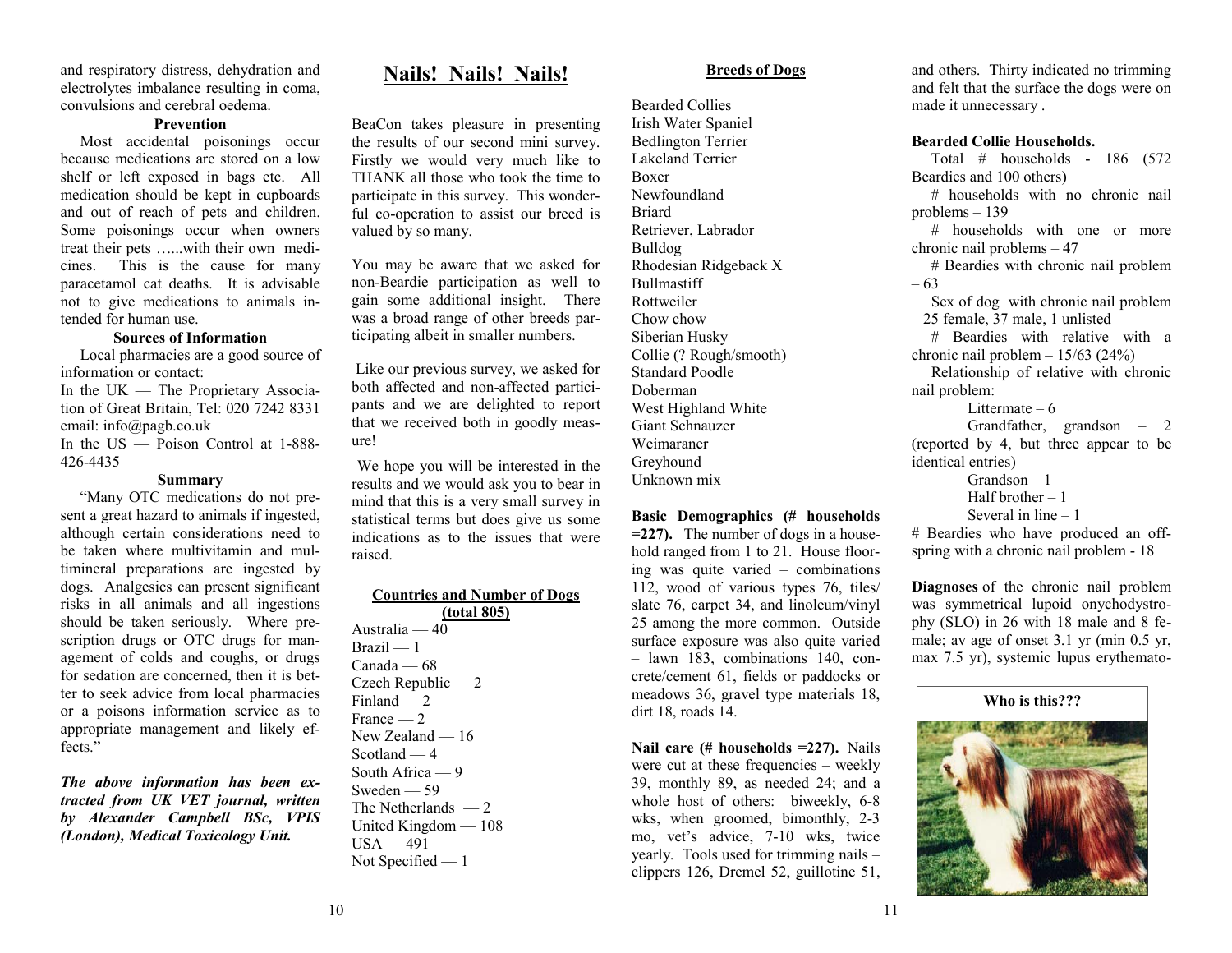|                                                                                                                                                                                                                                                                                                                                                                                                                                                                                                                                                                                                                                                                                                                                                                                                                                                                                                                          |        |                                                                                                  |                                                                                                                                                                                                                 |                                                                                                                                                                                                                                                                                                                                          | cialist at some time for evaluations.                                                                                                                                                                                                                                                                                                                                                                                                                                                                                                                                                                                                                                                                                                                                                                          |
|--------------------------------------------------------------------------------------------------------------------------------------------------------------------------------------------------------------------------------------------------------------------------------------------------------------------------------------------------------------------------------------------------------------------------------------------------------------------------------------------------------------------------------------------------------------------------------------------------------------------------------------------------------------------------------------------------------------------------------------------------------------------------------------------------------------------------------------------------------------------------------------------------------------------------|--------|--------------------------------------------------------------------------------------------------|-----------------------------------------------------------------------------------------------------------------------------------------------------------------------------------------------------------------|------------------------------------------------------------------------------------------------------------------------------------------------------------------------------------------------------------------------------------------------------------------------------------------------------------------------------------------|----------------------------------------------------------------------------------------------------------------------------------------------------------------------------------------------------------------------------------------------------------------------------------------------------------------------------------------------------------------------------------------------------------------------------------------------------------------------------------------------------------------------------------------------------------------------------------------------------------------------------------------------------------------------------------------------------------------------------------------------------------------------------------------------------------------|
| Area                                                                                                                                                                                                                                                                                                                                                                                                                                                                                                                                                                                                                                                                                                                                                                                                                                                                                                                     | # Dogs | # Beardies                                                                                       | # Households<br>with Affected<br><b>Beardies</b>                                                                                                                                                                | <b>Beardies Pro-</b><br>ducing<br><b>Chronic Nail</b>                                                                                                                                                                                                                                                                                    | Treatments for SLO were listed for 22<br>dogs, but response was noted less of-<br>ten. Most frequently successful was a<br>combination of tetracycline, Derm-                                                                                                                                                                                                                                                                                                                                                                                                                                                                                                                                                                                                                                                  |
| Non - USA                                                                                                                                                                                                                                                                                                                                                                                                                                                                                                                                                                                                                                                                                                                                                                                                                                                                                                                | 313    | 239                                                                                              | 28                                                                                                                                                                                                              | 6                                                                                                                                                                                                                                                                                                                                        | Caps, niacinimide sometimes with ster-                                                                                                                                                                                                                                                                                                                                                                                                                                                                                                                                                                                                                                                                                                                                                                         |
| <b>USA Regions</b>                                                                                                                                                                                                                                                                                                                                                                                                                                                                                                                                                                                                                                                                                                                                                                                                                                                                                                       |        |                                                                                                  |                                                                                                                                                                                                                 |                                                                                                                                                                                                                                                                                                                                          | oids or vitamin E. Tetracycline and/or<br>niacinamide was stopped after control                                                                                                                                                                                                                                                                                                                                                                                                                                                                                                                                                                                                                                                                                                                                |
| Mid Atlantic                                                                                                                                                                                                                                                                                                                                                                                                                                                                                                                                                                                                                                                                                                                                                                                                                                                                                                             | 57     | 39                                                                                               | $\mathfrak{Z}$                                                                                                                                                                                                  | $\boldsymbol{0}$                                                                                                                                                                                                                                                                                                                         | was achieved, only to be restarted for<br>relapse in 2. The effect of tetracycline                                                                                                                                                                                                                                                                                                                                                                                                                                                                                                                                                                                                                                                                                                                             |
| Midwest                                                                                                                                                                                                                                                                                                                                                                                                                                                                                                                                                                                                                                                                                                                                                                                                                                                                                                                  | 180    | 137                                                                                              | 10                                                                                                                                                                                                              | $\,$ 8 $\,$                                                                                                                                                                                                                                                                                                                              | is thought to be immunosuppressive.<br>Other treatments (success usually not                                                                                                                                                                                                                                                                                                                                                                                                                                                                                                                                                                                                                                                                                                                                   |
| New England                                                                                                                                                                                                                                                                                                                                                                                                                                                                                                                                                                                                                                                                                                                                                                                                                                                                                                              | 40     | 17                                                                                               | $\mathbf{1}$                                                                                                                                                                                                    | $\mathbf{1}$                                                                                                                                                                                                                                                                                                                             | stated and we didn't want to record<br>success without documentation) were                                                                                                                                                                                                                                                                                                                                                                                                                                                                                                                                                                                                                                                                                                                                     |
| South                                                                                                                                                                                                                                                                                                                                                                                                                                                                                                                                                                                                                                                                                                                                                                                                                                                                                                                    | 103    | 65                                                                                               | 10                                                                                                                                                                                                              | $\overline{c}$                                                                                                                                                                                                                                                                                                                           | 3V fish oil capsules or steroids com-<br>bined with other meds; antibiotics and                                                                                                                                                                                                                                                                                                                                                                                                                                                                                                                                                                                                                                                                                                                                |
| Southwest                                                                                                                                                                                                                                                                                                                                                                                                                                                                                                                                                                                                                                                                                                                                                                                                                                                                                                                | 26     | $\mathfrak{Z}$                                                                                   | $\boldsymbol{0}$                                                                                                                                                                                                | $\boldsymbol{0}$                                                                                                                                                                                                                                                                                                                         | antifungal agents, kzyme with high<br>protein/high fat diet; Imuran (a potent                                                                                                                                                                                                                                                                                                                                                                                                                                                                                                                                                                                                                                                                                                                                  |
| West                                                                                                                                                                                                                                                                                                                                                                                                                                                                                                                                                                                                                                                                                                                                                                                                                                                                                                                     | 85     | 73                                                                                               | 3                                                                                                                                                                                                               | $\mathbf{1}$                                                                                                                                                                                                                                                                                                                             | immunosuppressive); daily foot soaks;                                                                                                                                                                                                                                                                                                                                                                                                                                                                                                                                                                                                                                                                                                                                                                          |
| <b>TOTALS</b>                                                                                                                                                                                                                                                                                                                                                                                                                                                                                                                                                                                                                                                                                                                                                                                                                                                                                                            | 807    | 575                                                                                              | 55                                                                                                                                                                                                              | 18                                                                                                                                                                                                                                                                                                                                       | nail removal. One dog was euthanized<br>after all treatment including Imuran<br>failed.                                                                                                                                                                                                                                                                                                                                                                                                                                                                                                                                                                                                                                                                                                                        |
| sus in 1, bacterial infection in 5, fungal<br>infection in 6, other in 4.<br>It appears the diagnosis of SLO was<br>made from a combination of the clinical<br>signs, biopsy, and elimination of other<br>possible diagnoses (e.g., infection). Only<br>13 (50%) had biopsy (toe, nail, and/or<br>skin) proven SLO. Among the dogs with<br>$SLO$ , 4 also had other diagnoses $-2$ bac-<br>terial infection; 1 both bacterial and fun-<br>gal infection; 1 systemic lupus erythema-<br>tosus.<br>Veterinarians and owners alike seem<br>reluctant to perform the GOLD STAN-<br>DARD diagnostic test for SLO, a claw<br>biopsy. This may be due to cost, inexpe-<br>rience with the procedure, or not wanting<br>to make the dog more uncomfortable.<br>From reports of owners who have had a<br>claw biopsy done, they report minimal<br>disturbance to the dog. If available, a<br>dew claw can be used for the biopsy. |        | Split nails<br>Nails fall off<br>Pain<br>Nail bleeding<br>Lameness<br>Infection<br>Bad nail odor | <b>Clinical Signs in Beardies with</b><br><b>Chronic Nail Problems</b><br>Dx not SLO $(n=30)$<br>63%<br>53%<br>50%<br>37%<br>Abnormal nail growth<br>37%<br>Persistent nail licking<br>40%<br>40%<br>43%<br>17% | $SLO(n=26)$<br>96%<br>92%<br>89%<br>81%<br>77%<br>73%<br>65%<br>$50\%$<br>12%<br>Physician Management for SLO.<br>Primary care was from a general veteri-<br>narian alone (n=18) or along with a<br>dermatologist $(n=2)$ ; dermatologist<br>$(n=2)$ , internal medicine $(n=2)$ , alterna-<br>tive medicine $(n=1)$ , immunology inter- | Summary. 805 dogs worldwide par-<br>ticipated in the survey of which 572<br>were Bearded Collies with 63 having a<br>chronic nail problem. Environmentally<br>there were wide variations in both ex-<br>ternal and internal surfaces. Nail care<br>was also varied and no statistical corre-<br>lation has been attempted. More male<br>Beardies were involved with both<br>chronic nail problems (37 vs. 26 fe-<br>males) and SLO (18 vs. 8 females).<br>Age of onset of SLO was relatively<br>young $-3.1$ years.<br>It should be noted that only 50% of<br>SLO cases were proven by claw, nail,<br>or skin biopsy. Far more clinically<br>suspected cases of SLO need to have<br>biopsies conducted to make sense of<br>the data. Even so, it is helpful to see<br>the group of clinical signs which occurs |

**Geographic Area**

## **Clinical Signs in Beardies with Chronic Nail Problems**

| Dx not SLO $(n=30)$     |     | $SLO(n=26)$ |
|-------------------------|-----|-------------|
| Split nails             | 63% | 96%         |
| Nails fall off          | 53% | 92%         |
| Pain                    | 50% | 89%         |
| Nail bleeding           | 37% | 81%         |
| Abnormal nail growth    |     |             |
|                         | 37% | 77%         |
| Persistent nail licking |     |             |
|                         | 40% | 73%         |
| Lameness                | 40% | 65%         |
| Infection               | 43% | 50%         |
| Bad nail odor           | 17% | 12%         |

est (n=1). Ten reported seeing a spe cialist at some time for evaluations.

higher frequency rate and more consistently that in those with other chronic nail problems. Treatments were varied and were usually multiple.

BeaCon thanks you sincerely for your participation.

+++++

## **WHO WILL TAKE CARE OF MY DOGS?** By Chris Walkowicz

 If you became ill or died tomorrow, what would happen to your dogs? Could they be neglected or mistreated? Would they end their days at a humane society? This fear caused me sleepless nights, particularly since I travel a lot, often with a dog or two accompanying me.

 I wanted to protect my traveling companions. I made copies of the document below for each vehicle. On the back of each copy, I typed my dogs' names and a brief description, with a statement that all vaccinations are up to date. I then laminated the copies for the vehicles.

 Breeders have the greatest cause for concern. Although a relative or friend **might** care for one or two pets, we can't expect them to adopt five or ten – or

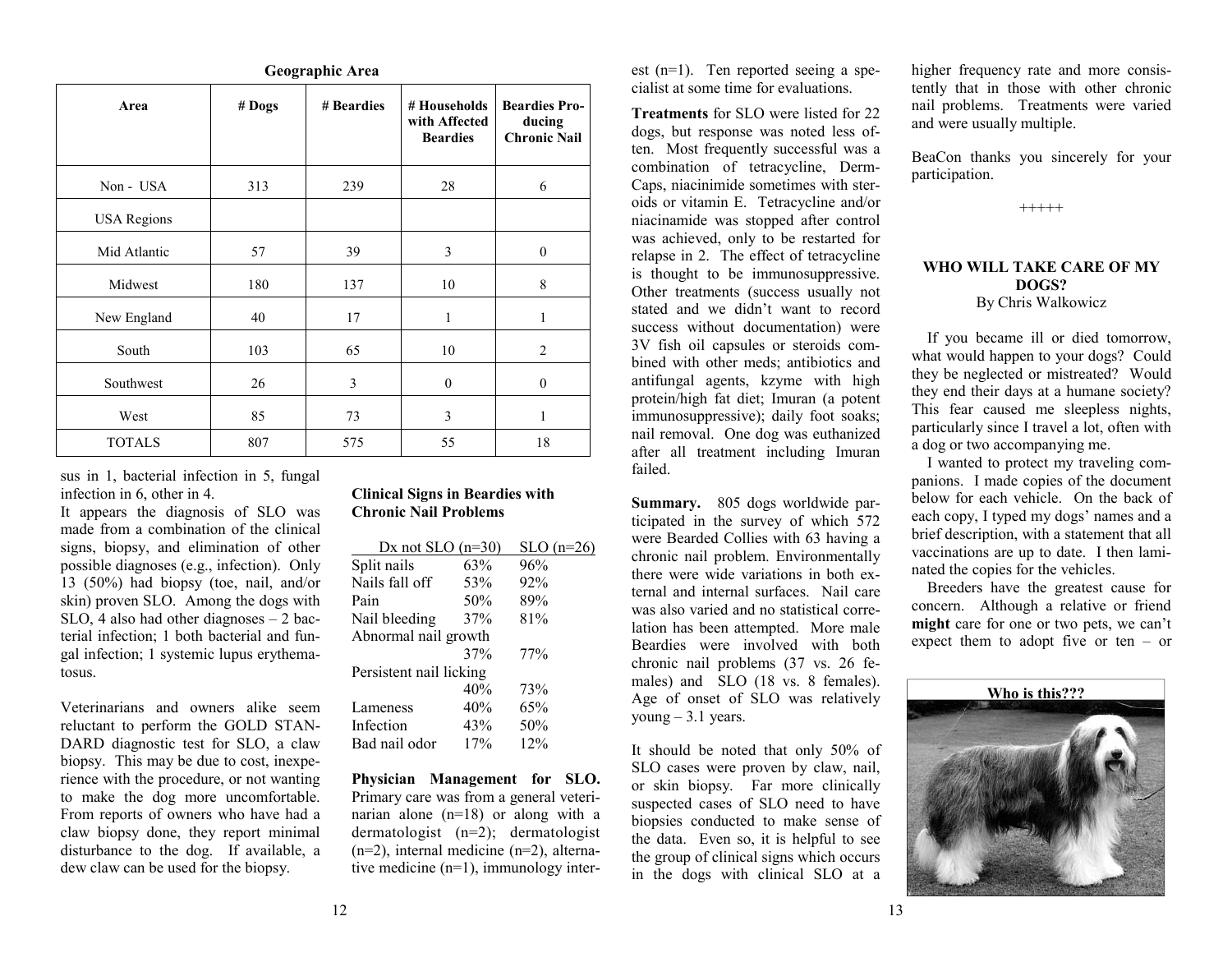more. Difficult as this might be to think about, I don't want my animals to suffer because of my procrastination. Sample Protection Statement

In the event that I,

become incapacitated and unable to make my wishes known regarding my (show/ pet) dog(s), please honor the following requests:

is to be contacted as soon as possible at \_\_\_\_\_\_\_\_\_\_\_\_\_\_\_\_\_\_\_\_\_\_\_\_\_\_\_\_\_\_\_\_

## (please call collect).

 If she/he cannot be reached, please contact:

All expenses for the care of my  $\log(s)$ will be guaranteed.

 If the dog(s) are not injured, they are to be cared for by the nearest, reputable boarding kennel and be kept in the best possible manner until arrangements can be made to transport them home.

 If the dog(s) are injured, they are to be cared for by the nearest reputable veterinarian. I would prefer that my veterinarian:

\_\_\_\_\_\_\_\_\_\_\_\_\_\_\_\_\_\_\_\_\_\_\_\_\_\_\_\_\_\_\_\_\_

(phone) be

contacted regarding decisions on the dog (s)' care and treatment. If any dog(s) are injured beyond all hope of recovery, those dogs are to be humanely euthanized.

 Descriptions of the dog(s) are attached, as are their health and vaccination records. The welfare of my dog(s) is my primary consideration. Thank you,

| Name    |                    |  |
|---------|--------------------|--|
| Address |                    |  |
| City    |                    |  |
| State:  | $\overline{Lip}$ : |  |
| Phone:  |                    |  |

**Statement of Intent** 

 For more permanent foster care, I have attached a statement of intent to my will. Because it's possible for dogs to become senior citizens by the time probate is completed, I've spread copies around like a puppy in a pile of leaves. One copy is in a drawer with all the individual dogs' folders. My daughter has one, as does my vet and another good friend.

 I update the statement periodically – ideally, when I add a new dog. But, at the very least, I make the necessary changes annually when I do my taxes.

 First, I found someone willing and able to distribute the dogs among friends who could care for the dogs temporarily. My daughter knows our pets well and agreed to help place them. While, in most cases, a friend would likely have better access and knowledge to place show dogs, friendship can change. Relatives don't. Of course, when contacted, most friends would immediately help, if not actually take over the chore, during such an upsetting and traumatic time for the family.

 At first I wanted my youngsters to be placed with someone who would show and breed them to continue my line. Then I realized it wouldn't make much difference to anyone -- including myself -- if I were dead!

 I would want them to continue living in the style to which they've become accustomed – with comfy beds to nap on, snacks during dinner preparation, a loving touch and good physical care. If that includes showing and breeding, fine. But the priority is to ensure as few changes as possible and that my pets have loving homes.

 Some dogs may have difficulty adjusting. Or it might be almost impossible to find them a good home. These can include very old dogs, ones with chronic illness or disease, or those too shy or aggressive to change their allegiance. Rather than having them end their days bewildered or in fear, I have directed that they be euthanized.

 Although a similar instruction was overturned by a court in California, this can be avoided if you use a statement of intent rather than a will. I instructed that my dogs be placed in my daughter's care with the stipulation that if she were unable to care for them or find them homes, they'd be euthanized. My vet knows and would acquiesce to my wishes. So this would be *fait accompli*  by the time a will could be overturned*.* 

 Then I found people who would give my dogs good homes. I know these friends will care for the dogs as I would. I also know that if they cannot keep the dogs, they will provide a loving foster home until they can find a permanent home, and that they'll be as selective in choosing an adoptive family for my dogs as they'd be when placing their own pups.

 We elected to endow a small trust fund for each retiree (those no longer bred). This helps cover not only food but also, medical expenses as the dogs age. Too large a trust, however, can be challenged.

 All of the dogs are listed with registered name, call name, description, year of birth, tattoo number and microchip if appropriate. A clause covering any other puppies or adults living with us at the time is included.

**This statement of intent gives me peace of mind.** 

## **Sample State of Intent Concerning Pets**

 In the event that we, the owners of the following dogs, should be incapable of caring for our dogs any longer, or in the event we should die, ownership of said dogs should pass to:

\_\_\_\_\_\_\_\_\_\_\_\_\_\_\_\_\_\_\_\_\_\_\_\_\_\_\_\_\_\_.

In return for the amount of One Dollar, she/he will distribute these animals per the following suggestions, or as she sees fit. She/he will also endow a \$500 trust fund for each retiree, i.e., dogs no longer used for breeding.

 In the event the above party is unable to care for them or distribute them:

should be placed with:

or with a good pet home.

 All puppies and any other dogs owned by us or living with us should go to the above people for sale, dispersal or keeping.

 In the event the above people cannot or will not take charge of the dogs, they should be euthanized.

## **Descriptions:**

| Name                                     |
|------------------------------------------|
| Call name                                |
| Sex Birth date                           |
| Color                                    |
| Weight                                   |
| Tattoo/microchip:                        |
| Identification of these $\log(s)$ may be |
| made by:                                 |
|                                          |
| or by my veterinarian:                   |

confirmed by:

Medical records are at:

 $\overline{\phantom{a}}$  , and the contribution of the contribution of the contribution of the contribution of the contribution of the contribution of the contribution of the contribution of the contribution of the contribution of the Registration and files on dog(s) are in  $\overline{\phantom{a}}$  , and the contribution of the contribution of the contribution of the contribution of the contribution of the contribution of the contribution of the contribution of the contribution of the contribution of the

\_\_\_\_\_\_\_\_\_\_\_\_\_\_\_\_\_\_\_\_\_\_\_\_\_\_\_\_\_\_\_\_

 $\mathcal{L}_\mathcal{L}$  , and the set of the set of the set of the set of the set of the set of the set of the set of the set of the set of the set of the set of the set of the set of the set of the set of the set of the set of th

DATED:

WITNESS: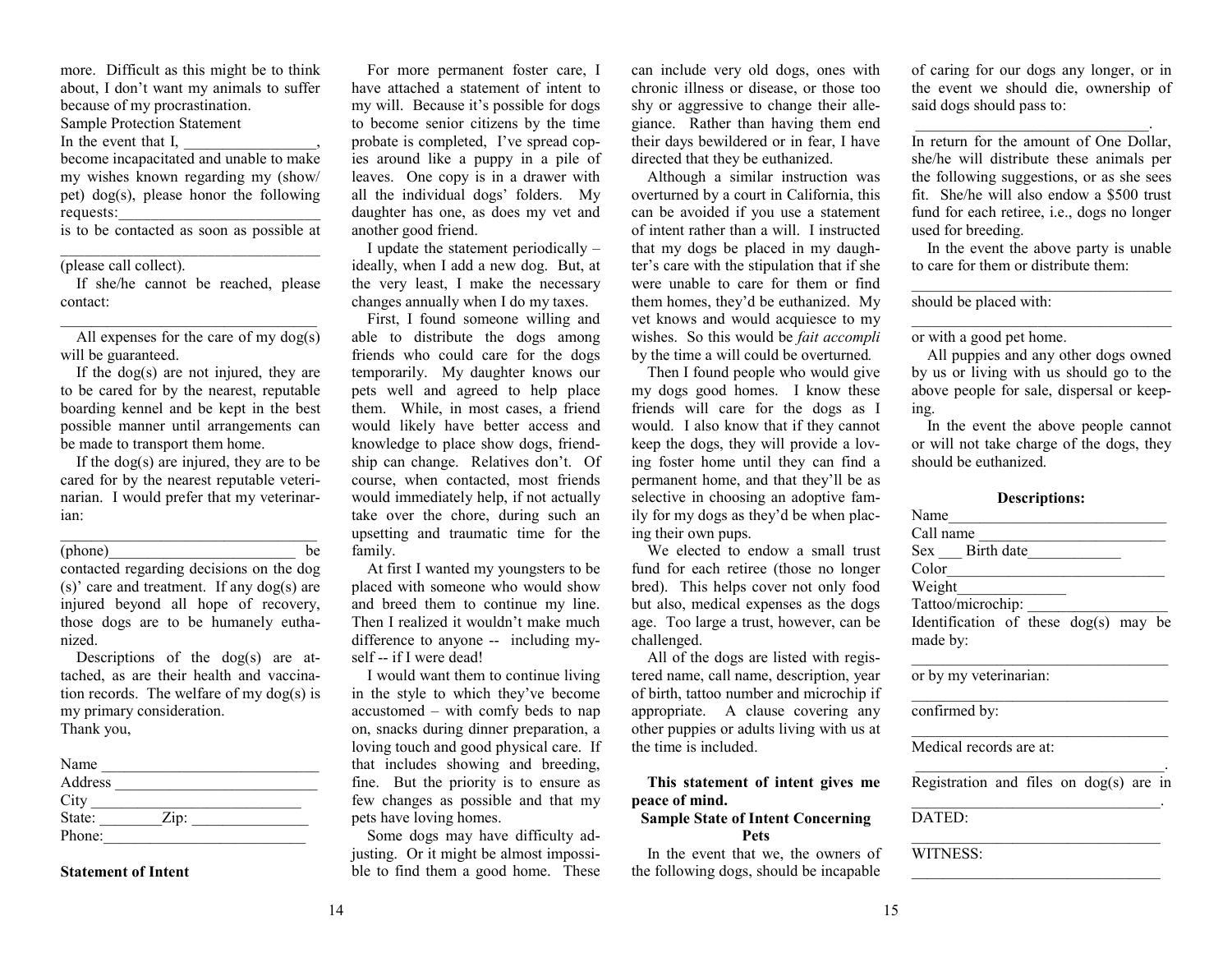Attach a sheet with everyone's name, address and phone number. I added a clause saying that everyone who allowed our dogs to live with them, or anyone taking one of the dogs above seven years of age should be allowed to choose one of my prized collection of statues, books or art.

Now, sleep peacefully.

++++

## **Elbow Dysplasia**  Linda Aronson, DVM

 The X-ray examination of elbows in Beardies is a relatively new undertaking, but it is pleasing to note that per OFA, Beardies have the third lowest incidence amongst all breeds. Like hip Dysplasia though, elbow Dysplasia refers to several conditions, not just a single disease, and as such, definition can depend upon who is doing the interpretation. Recently, a Beardie received a mild elbow Dysplasia rating from OFA, despite having hips that were rated excellent. The owner decided to pursue the issue further, as neither she nor the vet who had taken the Xrays saw any signs of arthritic change or other problems on the film, nor did the dog show the slightest hint of lameness. So further X-rays were taken by an orthopedic veterinarian, and his interpretation may be of interest to other Beardie owners, particularly the owners of dogs that compete in performance events as the original dog described does. Like the owner and original vet, he saw no signs of Arthritis or Dysplasia, what he did see was an enlargement of the olecranon, the bump of bone on the ulna that forms the point of the elbow. He theorized that this was the result of increased stress put on the bone by the dog working — like muscles, the more bones do, the more

Age. He also commented that he had seen the same thing in other dogs competing in performance events and especially in herding breeds. He said that one client whose dog showed the same change had repeatedly submitted Xrays and eventually got an OFA elbow clear certificate. He feels that most vets are used to seeing X-rays of relatively sedentary dogs - he mentioned Labs and so would not be familiar with the phenomenon.

 So are we recommending you don't X-ray your working Beardie's elbows? On the contrary, BeaCon encourages you to do so, and we would eventually love to compile results to try and prove the orthopedist's observations if enough performance Beardies have been Xrayed and their owners share the data with us.

+++++

## **Our Wonderful Donors**

Able, Virginia Allen, William Alspaugh, Cindy & Rod Altemeier, Debbie Aronson, Linda Axthelm, Charles and Peggy Banfield, Doris and Charles Barusta, Margaret BCCC Bell, Wayne Bernes, Carol and Donald BOW Calendar Crew Bryden, Neil and Ruth Byer, James and Susan Byer, Ruth Carlson, Muriel Causey, Charles Chicagoland BCC CJ Del Valle - The Quilting Beardie Clauss, Bonnie

Cohn, Christine Colombo, Patricia Comer, Kathy Conroy, Therese Cook, Scott Cooper, Jim & Jane Coxwell, Kathy Cronin Kevin and Peggy Caldwell D'Elia, Karen Davis, Judy Davis, Leslie Day, Charlotte Decher, Mary Desmond, Carol Diane Johanson Dineen, Eileen Doctors at Valley Cottage Animal Hospital Drummond, Karen Ellis, Harvey and Marion Fenney, Arlene Fitzgerald, Gordon Fochs, Judy Freeman, Carol and Gary Gonze Peter and Debra Mattie Hettie, Mary Anne Hoffman, Carolyn and Arthur Horsley, Kim Howard, Judy and Eddie Howell, Bridget Jaquish, Lannie and Robin Jeffrey, Mary Lou Jernegan, Jeff Keenan, Sally Kettman, Jeanne Kollmer, Carole Kovacic Kathy & Ken Sax Lebanon Co Kennel Club Lott, Mary Lybrand, Susan Marshall, Gloria Masley, Richard and Rosanna Mazer, Jane McAfoose, Patty McCleary, Kathie McKeen, Valerie

McMaster, Janet Mendonca, Cindy Merkel, Marilyn National Capital Bearded Collie Club Nesbitt, Micki New, Jim Pavlich, Kathy Pelto, Linda Perri, Cindi Pillow, Gayle Poliak, Cheryl and Steve Klinger Porter, Linda Prassa, Sharon Reich, Joel and Beth Hillson Retsky, Maxine and Jonathan Robinson, Deidre Romine, Gail Ruinart, Merielle Sauers, Debbie Sedgwick, Mia Sell, Elsa and William Farr Serota, Barbara Smith, Lisa and Harvey Spector, Carol Spector, Leslie and Bob St. Louis Herding Club Stewart, Teri Stockel, Henrietta Stone, Barbara Strauser, Kate Strauser, Kathleen Symantek, Cyndi Tucker, Jo Vota, Kip and John Walkowicz, Chris & Ed Weiss, Anne Weston, Judy Wilkins, John Winters, Nancy Young, Kim

**Attitude is a little thing that makes a big difference."**